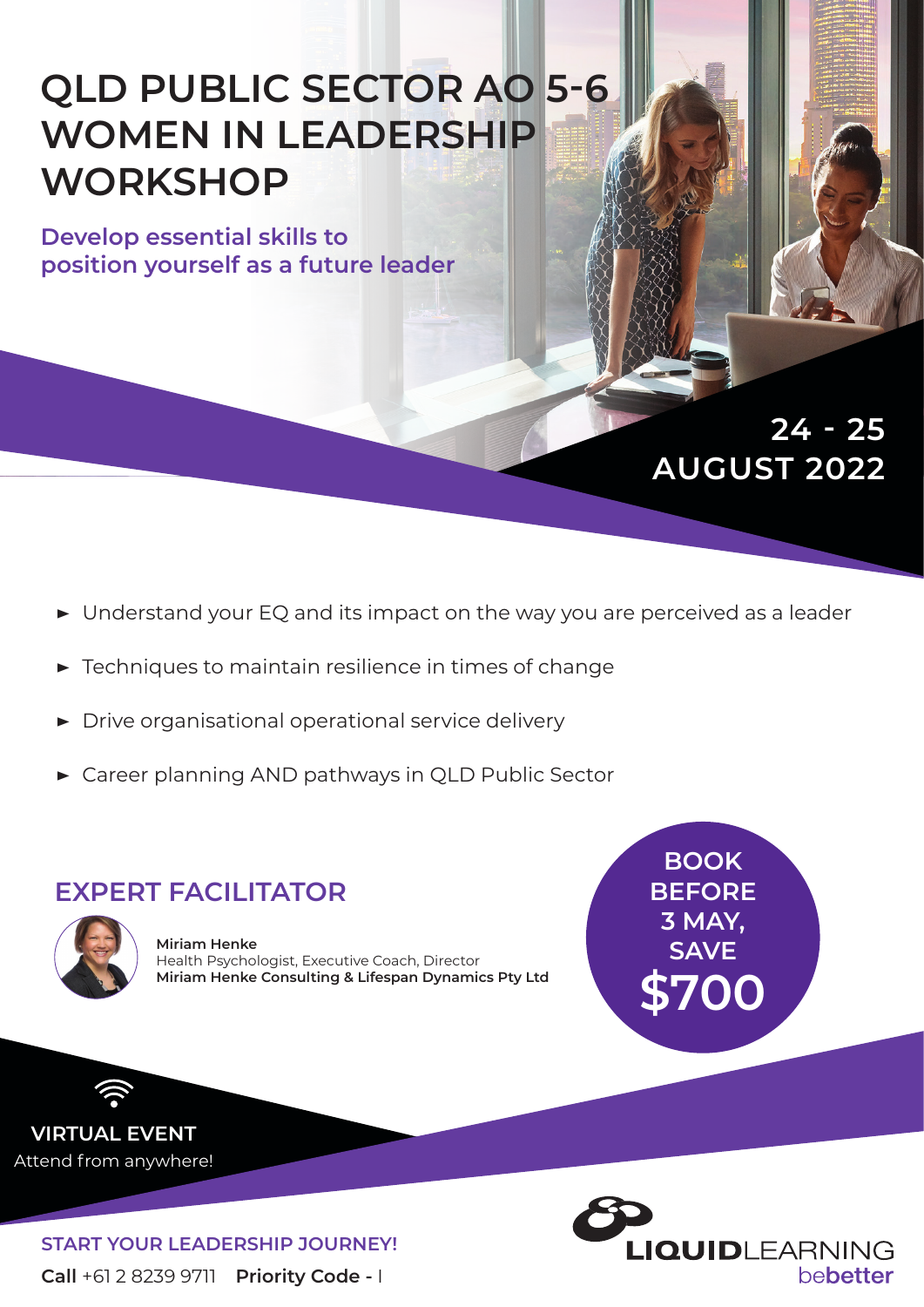### **ABOUT THE EVENT**

Aspiring women leaders in the QLD Public Service must display reflective thinking, self-awareness, planning and strategy, but also the confidence and courage to put themselves forward for new opportunities. Ongoing transformations have unlocked new and exciting opportunities for emerging women leaders to step up into senior executive roles.

This workshop will equip women with the tools and practical knowledge to build confidence in their leadership abilities and to best position themselves for career advancement.

Aimed at AO 5-6 level officers and management, this workshop provides you with a unique opportunity to advance core skills for successful leadership. This hands-on, interactive learning session has been designed with both current and emerging leaders in mind. Walk away with a practical leadership plan you can use to navigate a successful career and advance to senior levels!

## **YOUR FACILITATOR**

Miriam is an experienced Executive Coach and registered Psychologist with the ability to have a significant positive impact on people and results. She achieves this by bringing more depth and focus on particular challenges and collaborating with her clients on strategic solutions and personal growth. In her consulting role, Miriam supports individuals, teams and organisations with bespoke coaching and training programs, particularly incorporating positive psychology and neuro-linguistic programming tools. With a special interest in Mind-Body Medicine, Miriam is also the Creator of The Mainspring Method.



### **Miriam Henke**

Health Psychologist, Executive Coach, Director **Miriam Henke Consulting & Lifespan Dynamics Pty Ltd**

**BOOK BEFORE 3 MAY, SAVE \$700**

### **DAY ONE**

### **Managing your inner critic**

- **▶** Recognise and manage your inner critic voice
- **▶** Strategies for controlling self-doubt
- **▶** Finding the mentor within

### **Authentic personal leadership**

- **▶** Developing a 'leadership at every level' mindset
- **▶** Recognise demands of leadership and the expectations of your organisation
- **▶** Embracing your diverse and inclusive leadership style

### **Leading with Emotional Intelligence (EQ)**

- **▶** Evaluate your EQ level and identify opportunities for further growth and development
- **▶** Leverage your EQ in the workplace
- **▶** Embrace qualities of empathy and understanding to become a better leader

#### **Practising resilience and authenticity through times of change**

- **▶** Embrace resilience to maximise personal focus
- **▶** Working under pressure: resilience and selfmanagement
- **▶** Trust your intuition and step outside your comfort zone

### **DAY TWO**

### **Communicating with influence**

- **▶** Understanding different communication styles
- **▶** How to talk about the issue, not the person
- **▶** Non-verbal skills to communicate with authority

### **Coaching techniques to create positive change in your team**

- **▶** Develop effective coaching skills and 'conversational intelligence'
- **▶** Effective techniques of persuasion and negotiation
- **▶** Understand the nature of conflict and why it exists

#### **Stakeholder engagement and management**

- **▶** Explore the best structure and style to effectively connect with others
- **▶** Maintain strong internal and external networks
- **▶** Identify and meet stakeholder needs and expectations

#### **AO 5-6 Women's Leadership think-tank**

- **▶** Wrap up discussion on key themes and your career action plan
- **▶** What will you do differently as a result of this program?
- **▶** How to stay on track when other priorities demand attention